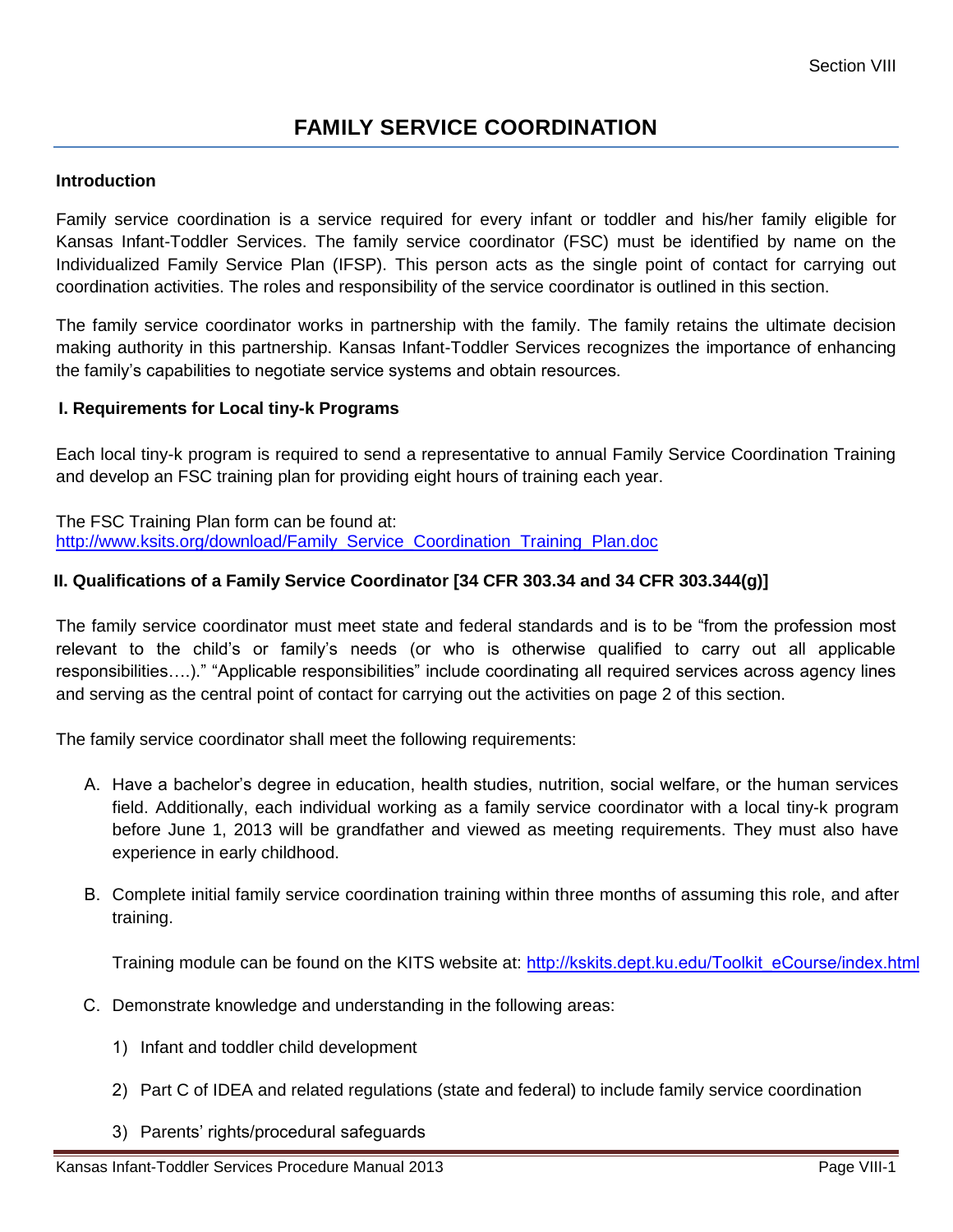- 4) The Individualized Family Service Plan (IFSP) process
- 5) The nature and scope of services available under Kansas Infant-Toddler Services
- 6) The system of payments for services in the state
- 7) Federal, state, and local resources available to families and young children.

## **III. Roles and Responsibilities of the Family Service Coordinator [34 CFR 303.34]**

- A. **Service coordination services** refers to services provided by a family service coordinator to assist and enable an infant or toddler with a developmental delay/disability and the child's family to receive the rights, procedural safeguards, and services authorized to be provided under the Kansas Infant-Toddler Services program.
- B. **A family service coordinator** must be assigned for each infant or toddler and his/her family who is eligible for early intervention services. The following responsibilities shall be addressed by the assigned family service coordinator:
	- 1) Coordinating all early intervention services across agency lines
	- 2) Assisting parents of infants and toddlers with developmental delay/disability in gaining access to and coordinating the provision of, early intervention services and other services identified in the IFSP
	- 3) Continuously seeking the most appropriate services and situations necessary to benefit the development of the infant or toddler being served for the duration of the child's eligibility
	- 4) Serving as the single point of contact in helping the parents to obtain the services and assistance they need
- C. **Family service coordination** is an active, ongoing process that involves the following activities:
	- 1) Coordinating the performance of evaluations and assessments
	- 2) Facilitating and participating in the development, review, and evaluation of IFSPs
	- 3) Assisting families in accessing early intervention services identified on the IFSP, including making referrals to providers for needed services and scheduling appointments
	- 4) Conducting referral and other activities to assist families in identifying available early intervention service providers
	- 5) Coordinating and monitoring the timely delivery of early intervention services and other services (such as medical services for other than diagnostic and evaluation purposes) that the infant or toddler needs or is being provided